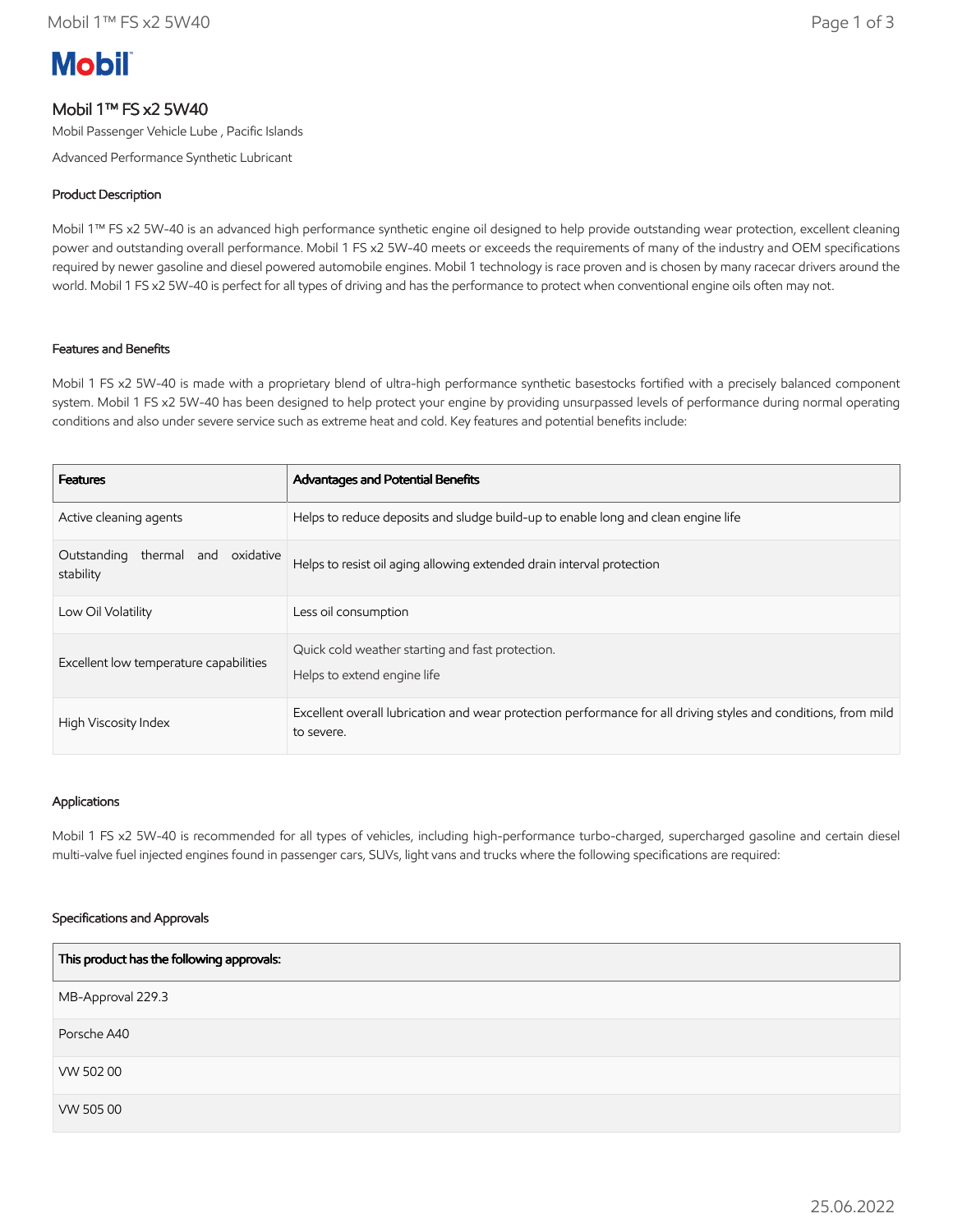#### This product is recommended for use in applications requiring:

API CF

| This product meets or exceeds the requirements of: |  |
|----------------------------------------------------|--|
| ACEA A3/B3                                         |  |
| ACEA A3/B4                                         |  |
| <b>APISN</b>                                       |  |
| API SM                                             |  |
| API SL                                             |  |
| API SJ                                             |  |

# Properties and Specifications

| Property                                                              |                  |
|-----------------------------------------------------------------------|------------------|
| Grade                                                                 | <b>SAE 5W-40</b> |
| Kinematic Viscosity @ 40 C, mm2/s, ASTM D445                          | 80               |
| Kinematic Viscosity @ 100 C, mm2/s, ASTM D445                         | 13.7             |
| Ash, Sulfated, mass%, ASTM D874                                       | 1.3              |
| Phosphorus, mass%, ASTM D4951                                         | 0.1              |
| Flash Point, Cleveland Open Cup, °C, ASTM D92                         | 227              |
| Density @ 15 C, g/cm3, ASTM D4052                                     | 0.85             |
| Total Base Number, mgKOH/g, ASTM D2896                                | 12.6             |
| Mini-Rotary Viscometer, Yield Stress, -35 C, Pa, ASTM D4684           | 17,000           |
| Hi-Temp Hi-Shear Viscosity @ 150 C 1x10(6) sec(-1), mPa.s, ASTM D4683 | 3.8              |

#### Health and safety

Health and Safety recommendations for this product can be found on the Material Safety Data Sheet (MSDS) @ [http://www.msds.exxonmobil.com/psims](http://www.msds.exxonmobil.com/psims/psims.aspx) /psims.aspx

All trademarks used herein are trademarks or registered trademarks of Exxon Mobil Corporation or one of its subsidiaries unless indicated otherwise.

02-2022 Mobil International Petroleum Corporation Tour Cogimpa - 19 Avenue Foch, BP 108, 98845 Noumea Cedex Nouvelle Caledonie

+687 24 21 50